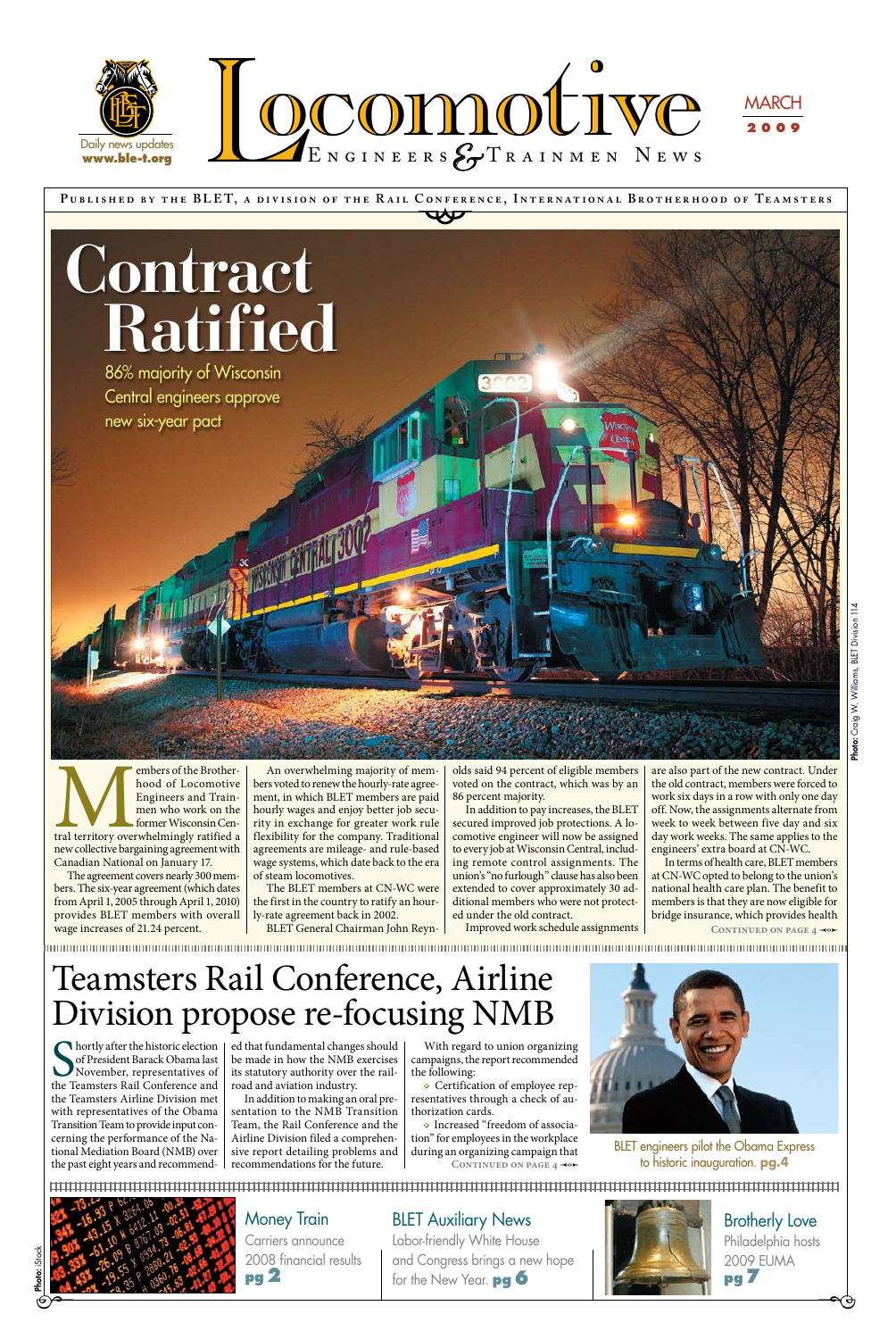# Carriers report 2008 fourth quarter, full year results



#### **Burlington Northern Santa Fe**

Burlington Northern Santa Fe reported fourth quarter 2008 earnings that were 23 percent higher compared to fourth quarter 2007 earnings.

Revenues for the quarter rose to \$4.25 billion, a 3 percent increase over the 2007 quarter. Operating income for the quarter was \$1.12 billion, an increase of 17 percent. For the full year 2008, the railroad's operating revenues were \$18.0 billion, a 14 percent increase over full year 2007. In spite of the increases, the railroad saw a 7 percent decline in unit volumes.



#### **Canadian National**

Canadian National reported fourth quarter 2008 net income of \$573 million Net income for the 2007 fourth quarter was \$833 million, but that included a \$284 million tax recovery and a\$64 million gain from the sale of the Central Station Complex in Montreal.

Net income for full year 2008 was \$1,895 million compared with net income of \$2,158 million for 2007.

The operating ratio for the full year was 65.9 per cent in 2008, compared with 63.6 per cent in 2007, a 2.3-point increase. Operating ratio for the quarter was 62.7 percent.



#### **Canadian Pacific**

Canadian Pacific reported fourth quarter 2008 net income of \$201 million, down from \$342 million in the 2007 fourth quarter. The railroad said the decrease was due to a future tax benefit that was recorded in the 2007 fourth quarter. Four quarter 2008 operating income was \$305 million.

Quarterly revenues increased to \$1.3 billion for the quarter over \$1.2 billion in the same quarter of 2007. Net income for the full year was \$619 million, compared to \$946 million for the full year 2007.



#### **CSX Corporation**

CSX reported that its fourth quarter 2008 earnings took a hit from the write-down of its investment in The Greenbrier resort.

Revenues in the quarter were \$2.7 billion. Net earnings in the quarter were \$247 million compared with \$365

UP's operating ratio was 73.4 percent for the quarter and 77.3 percent for the full year.  $\infty$ 

million in the fourth quarter of 2007. Earnings were 63 cents per share, but reported The Greenbrier charge was 27 cents per share, which would have made earnings 90 cents. Earnings were 86 cents a share in the 2007 fourth quarter.

The railroad's operating ratio was 74.1 percent.



#### **Kansas City Southern**

Kansas City Southern reported fourth quarter 2008 revenues of \$423.8 million, a decrease of 7.9 percent from the 2007 quarter. KCS attributed the decline to volume decreases resulting from weakening economies in the U.S. and Mexico. Operating income for the quarter was \$91.2 million.

Full year annual revenues were \$1.85 billion, an all-time record at the railroad. Revenues for the full year were \$1.85 billion, a 6.3 percent increase over 2007.

Operating ratio for the full year was 78.9 percent and 78.5 for the fourth quarter.



#### **Norfolk Southern**

Norfolk Southern reported record fourth quarter 2008 net income of

\$452 million, an increase of 13 percent over the fourth quarter of 2007. Operating revenues for the quarter were \$2.5 billion, an increase of 2 percent.

For the full year, the railroad's operating revenues were \$10.7 billion, an increase of 13 percent. Net income for the full year was  $$1.7$  billion  $-$  a record — an increase of 17 percent over the full year 2007.

The railroad's operating ratio for the year was 71.1 percent.



#### **Union Pacific**

Union Pacific reported fourth quarter 2008 net income of \$661 million, a 35 percent increase over the fourth quarter of 2007. Quarterly operating revenues were \$4.3 billion versus \$4.2 billion in the fourth quarter of 2007. Operating income was \$1.14 billion.

For the full year, the railroad's net income was \$2.3 billion, an increase of 26 percent over full year 2007. Yearly operating revenues were \$18.0 billion, an increase of 10 percent and yearly operating income was \$4.1 billion.

"It is in your best interest to use this Law to see that you and your family are fairly compensated when injury occurs."

his article gives a brief history of the Federal Employers' Liability Act (FELA), the Supreme Court's approval of the Designated Legal Counsel program, and a brief summary of the damages (money) that the railroad may be liable to pay the worker when injury or death occurs thru its negligence or violation of safety laws. Congress, recognizing the extreme dangers of working in the rail industry, enacted the FELA in the early 1900s. This unique law provides monetary damages to workers who suffer injury or death due to the negligent or unlawful acts of the railroad that employs them. The FELA has been recognized and broadened

through rulings and interpretations of the Supreme Court and the lower courts throughout the country. Railroaders or their lawyers must prove their employer's fault caused their injury to collect anything under the FELA.

The FELA is important to all people employed in the railroad industry and their families. It provides the sole remedy for injury or death caused, in whole or in part, by the negligent or unlawful acts of their employer. Because it is unrealistic to expect you to become an expert in the Law, the Supreme Court long ago approved the practice of rail labor unions designating and approving attorneys with expertise in the Law and of informing their membership of the availability of assistance by Designated Legal Counsel. The FELA was enacted for your benefit but you must act in accordance with your own best interests and common sense in order to secure the benefits the Law was intended to provide you. Do not place yourself in the hands of your adversaries. When

you become injured, the claim agents, the officials, and the lawyers the railroad hired in anticipation of injuries are your adversaries. They will do all in their power to protect the carrier's interests and prevent you from receiving money damages you are entitled to recover.

Congress passed the FELA for 2 basic reasons:

1. To give employees a chance to recover damages

when injured due to the employer's fault, and 2. To give the railroad a

monetary incentive to provide its employees a safe place to work.

It is in your best interest to use this Law to see that you and your family are fairly compensated when injury occurs. You are not entitled to damages merely because you know the railroad failed to provide you a safe place to work — the evidence must be secured, preserved, investigated thoroughly, and presented properly to successfully prevail in a claim against the railroad. Designated Legal Counsel can help you achieve these goals while working to eliminate or

diminish any claims of your contributory negligence by the railroad.

Damages you may be entitled to include: wage loss from all sources (past and future); medical expenses incurred and those likely to be incurred; pain you have suffered and what you are likely to experience in the future; and any disability you have and any you are likely to experience in the future.

I am honored to serve as Designated Legal Counsel for the Brotherhood and look forward to serving the membership for many years. Should you have any questions or need the advice of Designated Legal Counsel, please call "Dan" toll free at (800) 624-2121.

Submitted by:



Daniel J. Downes, P.C. 111 W. Washington, Suite 1100 Chicago, Illinois 60602 (800) 624-2121 (312) 781-1854 Email: dan@dandownes.com www.feladownes.com

Understanding the history and benefits of the FELA

## Federal Employers' Liability Act (FELA) >>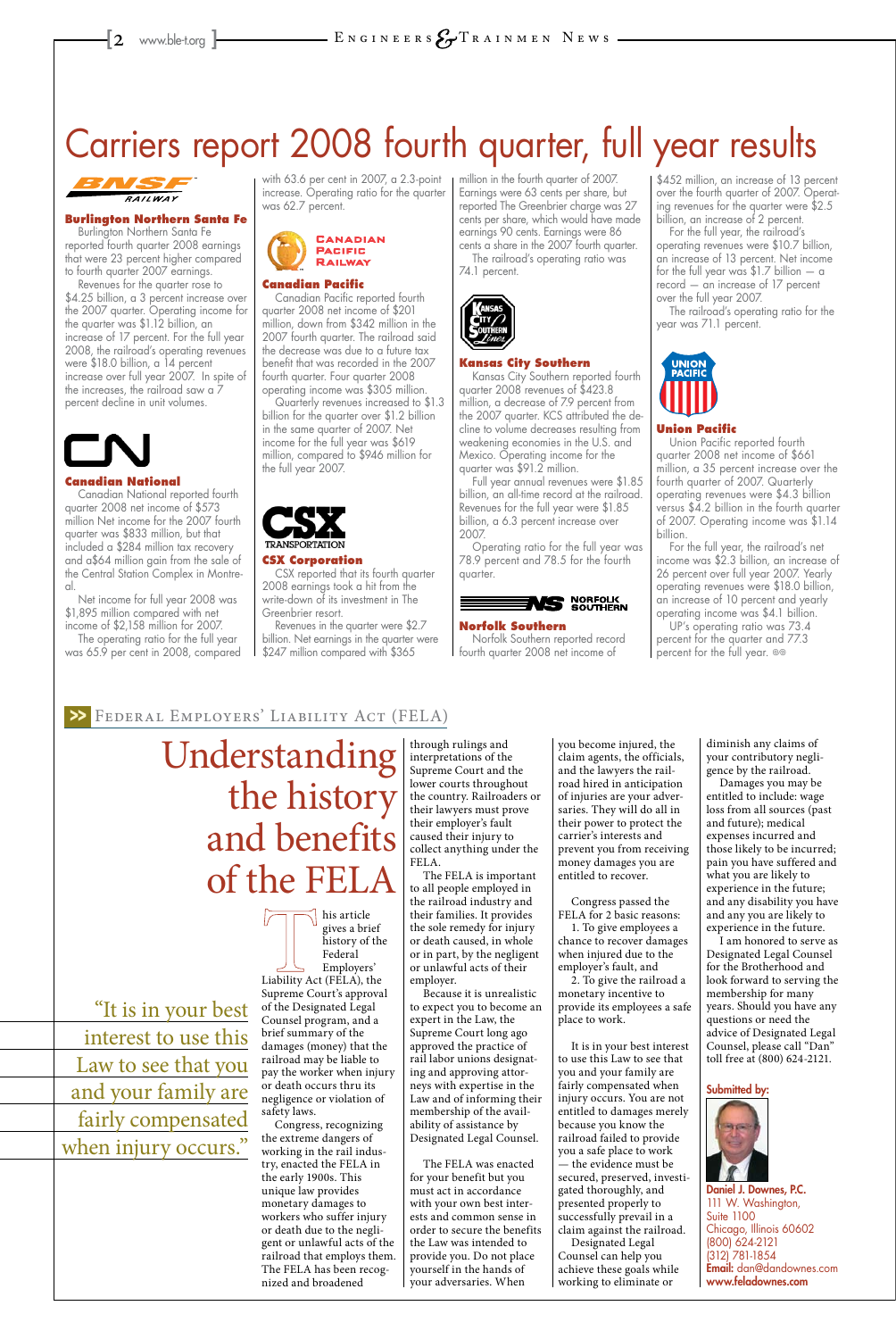

## **BLET FELA Directory**

### AS OF FEBRUARY 27, 2009

**Arkansas Kujawski & Associates, P.C.** 201 W. Broadway, Suite E N. Little Rock, AR 72114 (501) 372-8047 or (800) 624-4571 Fax: (501) 372-4379 www.kujawskiassociates.com John P. Kujawski

#### **California The Crow Law Firm** 700 "E" Street

Sacramento, CA 95814-1230 (916) 441-2980 or (800) 795-6555 Fax: (916) 441-3846 Email: Dfrias@crowlaw.com Joseph J. Weninger

#### **Hildebrand, McLeod & Nelson, LLP**

2000 Riverside Drive Los Angeles, CA 90039 (323) 662-6400 or (800) 344-3352 Fax: (323) 669-8549 www.hmnlaw.com Email: Pfiester@hmnlaw.com R. Edward Pfiester Jr.

#### **Hildebrand, McLeod & Nelson, LLP**

350 Frank H. Ogawa Plaza Fourth Floor Oakland, CA 94612-2006 (510) 451-6732 or (800) 447-7500 Fax: (510) 465-7023 www.hmnlaw.com Email: Pfiester@hmnlaw.com R. Edward Pfiester Jr.

## **Colorado Rossi, Cox, Vucinovich P.C.**

3801 East Florida Ave., Suite 905 Denver, CO 80210-2500

(303) 759-3500 or (800) 325-4014 Fax: (303) 759-3180 www.rcvpc.com Email: jcox@rcvpc.com James L. Cox Jr.

#### **Florida Moody Strople, Kloeppel, & Higginbotham, Inc**. 1400 Baymeadows Way, Suite 105

Jacksonville, FL 32256 (904) 256-0018 or (800) 813-8608 Fax: (904) 256-0019 www.moodyrrlaw.com Willard J. Moody Jr**.**

#### **Sams & Hollon, P.A.**

Baywood Center 9424 Baymeadows Road, Suite 160 Jacksonville, FL 32256 (904) 737-1995 or (800) 327-4552 Fax: (904) 737-3838 Alva Hollon Jr.

## **Georgia**

**Matthews & Steel** 15 Piedmont Center, Suite 1560 3575 Piedmont Rd. NE Atlanta, GA 30305 (404) 264-1292 or (800) 776-0098 Fax: (404) 264-0161 John D. Steel

**Harp & Callier, L.L.P.** P.O. Box 2645, The Corporate Center Suite 900, 233 12th St. Columbus, GA 31902-2645 (706) 323-7711 or (800) 422-3352 Fax: (706) 323-7544 Email: HarpRailLaw@aol.com Email: aharp@harp.callier.com www.harpcallier.com J. Anderson "Andy" Harp

#### **Illinois Blunt & Associates, Ltd.**

60 Edwardsville Professional Park, P.O. Box 373 Edwardsville, IL 62025 (618) 656-7744 or (800) 323-5538 Fax: (618) 656-7849 Email: michaelb@bluntlaw.com David L. Blunt

**Daniel J. Downes, P.C.**  111 W. Washington St., Suite 1100 Chicago, IL 60601 (312) 781-1852 or (800) 624-2121 Fax: (312) 781-1854 Email: dan@dandownes.com www.feladownes.com Daniel J. Downes

#### **Kujawski & Associates, P.C.**

1331 Park Plaza Drive, Suite 2 O'Fallon, IL 62269-1764 (618) 622-3600 or (800) 624-4571 Fax: (618) 622-3700 www.kujawskiassociates.com John P. Kujawski

**Sands & Associates** 33 North Dearborn St., Suite 1621 Chicago, IL 60602 (312) 236-4980 or (800) 832-1999 Fax: (312) 236-1711 Email: scsands@ameritech.net www.sandsandassociates.com Scott C. Sands

**Schlichter, Bogard & Denton** 120 West Main St., Suite 208 Belleville, IL 62220 (800) 873-5297 Fax: (314) 621-7151 Email: jschlichter@uselaws.com Jerome J. Schlichter

**Hoey & Farina**  542 South Dearborn, Suite 200 Chicago, IL 60605 (312) 939-1212 or (888) 425-1212 Email: Info@hoeyfarina.com www.hoeyfarina.com James L. Farina

#### **Louisiana**

**Davis•Saunders Law Firm** 500 Mariners Plaza Drive Suite 504 Mandeville, LA 70448 (985) 612-3070 or (800) 321-7815 Fax: (985) 612-3072 www.davissaunders.com Email: Benbsaunders@aol.com Ben B. Saunders

#### **Massachusetts Thornton & Naumes LLP**

100 Summert St., 30th Floort Boston, MA 02110 (617) 720-1333 or (800) 431-4600 Fax: (617) 720-2445 www.tenlaw.com Email: rnaumes@tenlaw.com Robert T. Naumes

#### **Michigan**

**E.J. Leizerman & Associates** 24750 Lasher Road Southfield, MI 48034 (313) 962-3666 or (800) 628-4500 Fax: (419) 243-8200 www.thefela.com Email: ej@leizerman.com E.J. Leizerman

#### **Minnesota**

**Hunegs, LeNeave & Kvas, P.A.** 900 Second Ave. South, Suite 1650 Minneapolis, MN 55402 (612) 339-4511 or (800) 328-4340 Fax: (612) 339-5150 www.hunegslaw.com Email: RleNeave@Hunegslaw.com Randal W. LeNeave

ur union has designated attorneys who are  $\bigcirc$ qualified to serve as counsel for BLET members in accordance with the Federal Employers' Liability Act (FELA) governing workplace accidents. In the event of an injury or death and before reaching any settlement with a railroad, members or surviving families should contact an attorney listed to get  $\, \vert \,$  and remedies.  $\, {}^{\circ}\! \circ \,$ 

> **Ingebritson & Associates, P.A.** Medical Arts Building, Suite 1025 825 Nicollet Mall Minneapolis, MN 55402 (612) 340-8290 or (800) 282-6393 Fax: (612) 342-2990 www.ingebritson.com Russell A. Ingebritson

#### **Yaeger, Jungbauer**

**& Barczak, PLC** 745 Kasota Ave. SE Minneapolis, MN 55414 (612) 333-6371 or (800) 435-7888 Fax: (612) 333-3619 www.yjblaw.com Email: wjungbauer@yjblaw.com William G. Jungbauer

**Missouri Hubbell, Peak, O'Neal, Napier & Leach** 30 West Pershing Road, Suite 350 Kansas City, MO 64108-2463 (816) 221-5666 or (800) 821-5257 Fax: (816) 221-5259 Gene Napier

**Bauer & Baebler, P.C.** 1716 S. Broadway St. Louis, MO 63104 (314) 241-7700 or (800) 682-4529 Fax: (314) 241-0003

#### www.RailLaw.com Joseph L. Bauer, Esq.

**Schlichter, Bogard & Denton** 100 S. 4th St., Suite 900 St. Louis, MO 63102 (314) 621-6115 or (800) 873-5297 Fax: (314) 621-7151 Email: jschlichter@uselaws.com Jerome J. Schlichter

**Rathmann Law Offices, L.L.C.** 1031 Lami Street St. Louis, MO 63104 (314) 773-3456 or (800) 238-4122 Fax: (314) 773-7238 Dennis T. Rathmann

### **Yaeger, Jungbauer**

**& Barczak, PLC** 1010 Market St., Suite 1440 St. Louis, Missouri 63101 (314) 621-1775 or (800) 878-4074 Fax: (314) 621-4688 www.yjblaw.com Email: wjungbauer@yjblaw.com William G. Jungbauer

#### **New York**

**Collins & Collins** 267 North St. Buffalo, NY 14201 (716) 885-9700 or (800) 933-8195 Fax: (716) 885-9770 John F. Collins

#### **Ohio**

**E.J. Leizerman & Associates, LLC** 717 Madison Ave. Toledo, OH 43624 (419) 243-1010 or (800) 843-3352 Fax: (419) 243-8200 www.thefela.com Email: ej@leizerman.com E.J. Leizerman

#### **Oregon**

**Rose, Senders & Bovarnick, LLP** 1205 N.W. 25th Ave. Portland, OR 97210 (503) 227-2486 or (800) 998-9776

Fax: (503) 226-3131 Paul S. Bovarnick

**Pennsylvania Coffey, Kaye, Myers & Olley** Suite 718, Two Bala Plaza Bala Cynwyd, PA 19004 (610) 668-9800 or (800) 334-2500

Fax: (610) 667-3352 www.FELAattys.com Email: mikeolley@comcast.net Michael J. Olley

**Keller & Goggin, P.C.** 1528 Walnut Street, Suite 900 Philadelphia, PA 19102 (215) 735-8780 or (800) 666-FELA Fax: (215) 735-5126 www.keller-goggin.com Robert S. Goggin III

## **Texas**

**Jones & Granger** 10000 Memorial Drive, Suite 888 Houston, TX 77024 (713) 668-0230 or (800) 231-3359 Fax: (713) 956-7139 Email: btra@jonesgranger.com Robert M. Tramuto

#### **The Cartall Law Firm**

5126 Fredericksburg Rd., Suite 462 San Antonio, TX 78229 (210) 344-1111 Fax: (210) 344-5844 Bryan P. Cartall, Esq.

### **McKinney & McKinne**y

550 Wescott, Suite 590 Houston, TX 77007 (713) 869-1500 or (800) 709-9093 Fax: (713) 880-4638 www.piattorney.com R.L. Pete McKinney

#### **Tavormina & Young, LLP**

1300 Post Oak Blvd., Suite 1750 Houston, TX 77056 (713) 333-3070 or (888) 565-7245 Fax: (713) 333-3075 www.TavorminaYoung.com Email: syoung@tavorminayoung.com Steve Young

#### **Utah Hatch, James & Dodge**

10 West Broadway, Suite 400 Salt Lake City, UT 84101 (801) 363-6363 or (800) 574-6310 Fax: (801) 363-6666 Email: bhatch@hjdlaw.com Brent O. Hatch

#### **Virginia**

**Moody, Strople, Kloeppel, Basilone & Higginbotham, Inc.**  500 Crawford St., Suite 300 P.O. Box 1138 Portsmouth, VA 23705 (757) 393-4093 or (800) 368-1033 Fax: (757) 397-7257 www.moodyrrlaw.com

Willard J. Moody Jr.

**Hajek, Cooper, Lewis & Appleton, P.C.** 1294 Diamond Springs Road Virginia Beach, Virginia 23455 (757) 460-7776 or (800) 752-0042 Fax: (757) 460-3428 www.hsinjurylaw.com Richard N. Shapiro

**Washington Rossi, Cox, Vucinovich P.C.**  10900 N.E. 8th St., Suite 1122 Bellevue, WA 98004 (425) 646-8003 or (866) 357-7245 www.rcvpc.com Email: jcox@rcvpc.com James L. Cox Jr.

**Email Address Changes To:**  John Bentley, Editor Bentley@ble-t.org

competent advice concerning their legal rights under the FELA. In addition, if you or any members of your family have questions concerning medical malpractice, product liability or other types of injury cases, please don't hesitate to contact one of these law firms for a consultation concerning your rights



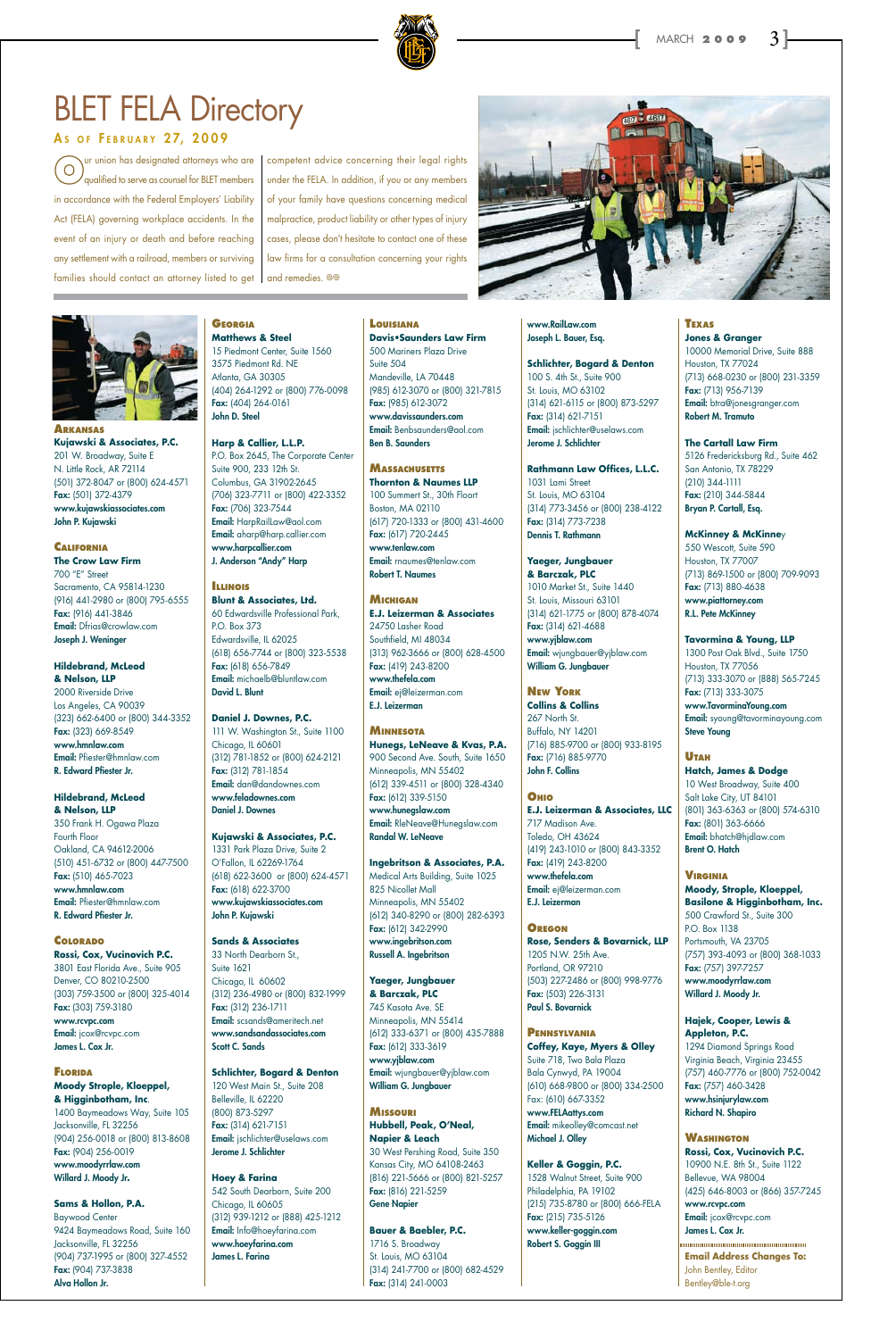should ensure that (1) the employee organizations are given correct names and addresses of all employees in the bargaining unit at the outset of the election process so that the union may communicate directly with all prospective voters in the same manner as the carrier, and (2) the employee representatives are provided access to the carrier's facilities to hold voluntary meetings with the employees on the same terms as carriers.

**•** Certify unions on the basis of receiving a majority of votes cast in favor of representation.

**•** Eliminate the "derivative carrier" rule whereby employers with only tangential contact with air or rail operations are wrongly classified as "carriers" because they perform certain types of sub-

contracted work under the nominal "control" of a carrier.

**•** Allow accretions of employee classifications upon the NMB's finding that a classification is part of a craft or class, without need for the filing of authorization cards or other dilatory process.

**•** Conclude handling of the proposed changes to the NMB's Representation Manual consistent with the recommendations filed by various Teamster subordinate bodies.

Concerning mediation of collective bargaining disputes, the report stated that:

Teamster Rail Conference President and BLET National President Ed Rodzwicz applauded the work by those who participated in discussions with the Obama Transition Team and in preparing the report. "We provided the new Administration with compelling evidence of how the NMB, under the Bush Presidency, operated as a tool of rail and air carriers for eight years. Our proposals would restore the NMB to its historic role as an impartial body that would protect the rights of railroad and airline workers and ensure stable rail and aviation transportation. @

**•** The NMB must stress that mediation is the "last stop" in the collective bargaining process that will require frequent, intensive bargaining to reach an agreement.

**•** The NMB must acknowledge that parties bargaining in good faith may not reach agreement and a release from me-

diation is simply another part of the collective bargaining process designed by Congress.

arack Obama became the 44th<br>
President of the United States<br>
on January 20, 2009. Approx-<br>
imately 2 million people<br>
watched his inauguration in<br>
person and countless millions more<br>
watched on television President of the United States on January 20, 2009. Approximately 2 million people watched his inauguration in watched on television.

> **•** When Rail Labor Organizations express a formal desire to bargain as a coalition with one or more carriers, the Board's mediation efforts for all such Organizations should be included in a single docket.

Finally, as to the conduct of arbitration of contract grievances, the Report recommended that the NMB must acknowledge that the day-to-day administration of the grievance arbitration machinery created by Congress in the Railway Labor Act is reserved to labor and management and should, therefore, attempt to aid those parties in the implementation of labor and management's joint recommendations to the NMB in 2007 regarding efficient changes to that arbitration machinery. Additionally, the NMB should restore the position of Chief

of Staff to facilitate its administration of grievance arbitration and coordinate mediation and representation activities.

"It was great to see all the people along the route. I felt like a little kid running the train  $-$  it was that exciting."

> The report (49 pages) is available for download as a PDF from the BLET website at: http://www.ble-t.org/pr/ pdf/IBTNMBTransitionPaper.pdf

Parmley was the engineer on President  $\perp$  in the Obama Express was the culmina-Stolnis was also honored to be a part of the train ride. He said his involvement

"It was an honor to help get the railroad back into the limelight and to help President Obama retrace the steps that Lincoln took," Brother Stolnis said. "It was exciting to see so many people along the route and it is a testament to President Obama's charisma." ®®

Instead of traveling to the nation's capitol by airplane, President Obama, Vice President Joseph Biden and their families traveled by train to Washington, D.C., for the inauguration. It was a symbolic gesture by the new president to show his support for passenger rail, and also to follow in the footsteps of Abraham Lincoln, who arrived in Washington, D.C., for his inaugural ceremonies by train in 1861.

And thanks to the efforts of three BLET members, the Obama and Biden families arrived safely in the nation's capitol.

The train began its trip in Philadelphia and made stops in Wilmington, Del. and Baltimore, Md. The train also made "slow roll" through Claymont, Del. and Edgewood, Md.

The Obamas and Bidens boarded the train in Wilmington and traveled in the last car of the train — a Pullman Georgia 300, built in 1939. The special train car is equipped with a kitchen, two living room areas and a small bedroom.

Also on the train were 41 "everyday Americans," many of whom met the Obamas and Bidens along the campaign trail. They traveled in separate guest cars.

BLET members Carlyle Smith, Ricky Stolnis and Greg Parmley were selected by Amtrak to run the special "Obama Express" trains to Washington on January 17. Brother Smith, a member of BLET Division 482 (Washington, D.C.), ran the train carrying the President. Brother Stolnis, a member of BLET Division 483 (Philadelphia) ran the lead train, and Brother Parmley, also a member of Division 483, ran the chase train.

Brother Smith heard about the train on the radio and decided that he would send an email to Amtrak's management to express his interest in running the train. About a week before the historic event, Brother Smith found out that he would be the locomotive engineer on the primary train.

"I was so excited," said Brother Smith.



Huge crowds camped out along the route from Philadelphia to Washington, D.C.

"I was jumping up and down when I found out."

Brother Smith joined the BLET in 1995, and said that, in spite of the huge security presence and Secret Service agents in the cab with him, the only thing different about this trip was "knowing who was on the train."

"I always try to do the best job possible," Brother Smith said. "But this time I knew that I had to be perfect. I was carrying the President and the Vice President.

Brother Smith credits Vice President Biden's long history with the railroad as one of the reasons the trip happened.

"It was a great honor to be involved in history," Smith said. "Vice President Biden has always been such a huge Amtrak advocate, and I think that maybe this trip and all the attention it got, was his gift to us."

As the locomotive engineers on the lead and chase trains, Brothers Stolnis and Parmley also took part in history. Stolnis joined the BLET in 1973 and Parmley joined in 1991.

Obama's train during a campaign swing earlier in 2008, and he and his entire crew were chosen for the chase train.

"It was a great day," Parmley said. "It was a wonderful thing to be a part of and I'll never forget it."

tion of several big events he has worked over the course of his long career.

### Refocusing the NMB

CONTINUED FROM PAGE 1 -0

# BLET members pilot the Obama Express



Media focus was overwhelming for Vice President Joe Biden and President Obama.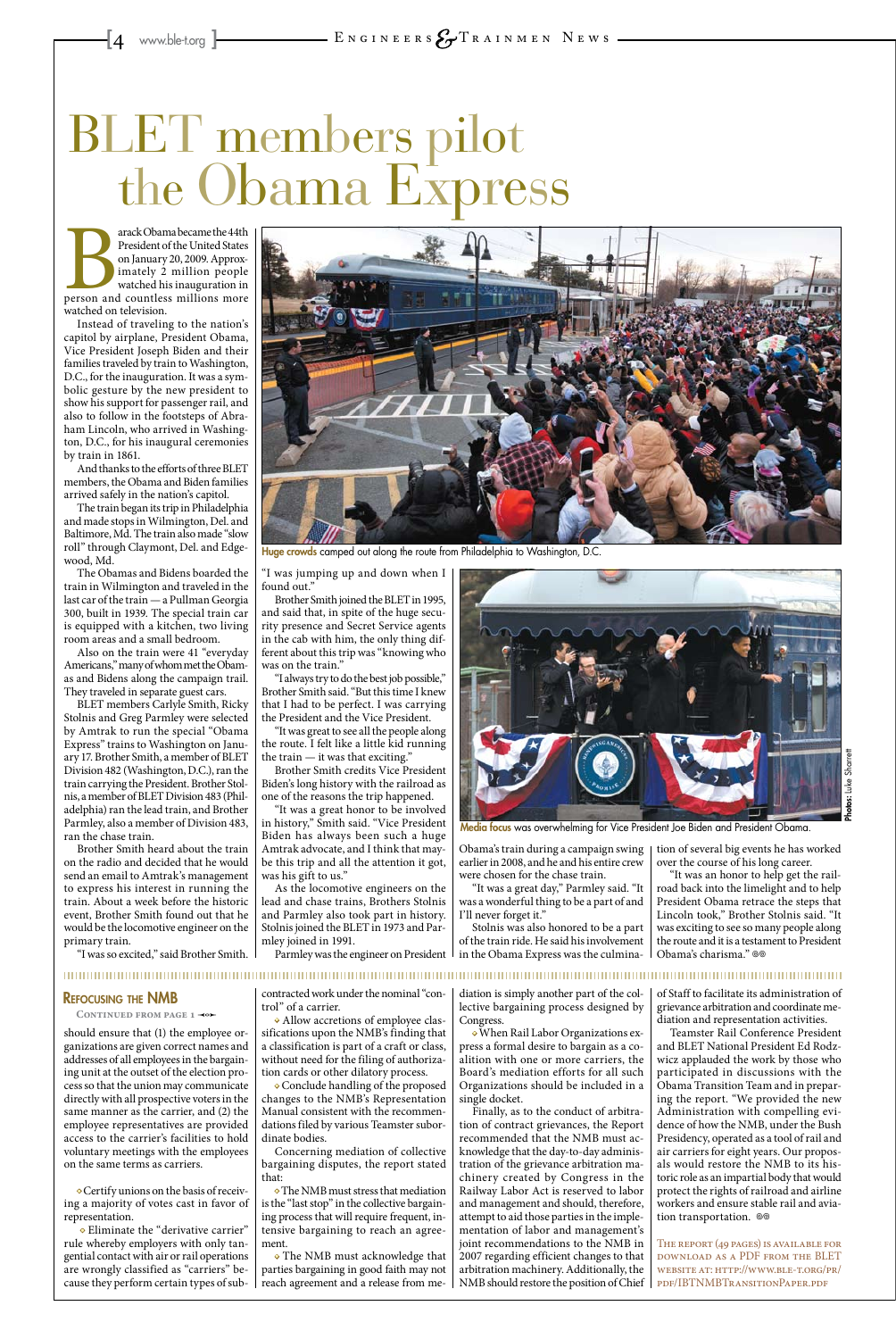

## Calendar **Events** 2009 **&**

# Education & Training travels

**2. February 23-26** Secretary Treasurer Workshop, Vancouver, **WA** 

#### **2009 Workshops**

**1. January 13-16** Secretary Treasurer LM-2 Workshop, Madison, WI

**3. March 1-6** Legislative Representative Workshop, Washington, D.C.

**4. March 11-27** Advanced Local Chairman Workshop, Champaign, IL

**5. May 10-14** General Chairman Workshop, St Louis, MO

**6. August 23-27** Passenger Local Chairman Workshop, National Labor College (NLC), Silver Spring, MD

**7. November 2009** Local Chairman Workshop, NLC, Silver Spring, MD

**8. December 2009** Secretary Treasurer Workshop, Cleveland, OH

**2009 Regional Meetings**

**9. June 7-11** SMA, Gatlinburg, TN

**10. July 5-9** EUMA, Philadelphia, PA

**11. August 9-14** IWC, Green Bay, WI

**12. September 13-16** SWCM, Kansas City, MO



**7**

**10**

## The BLET Education & Training Department

recently completed a successful workshop for Secretary-Treasurers at the University of Wisconsin in Madison, Wisc. The workshop was for S-Ts who file an LM-2 report as part of their duties, and was held January 13-16, 2009.

Front row, from left: Ken Kroeger, BLET National Coordinator Education and Training Dept.; Mark Whitchurch, GCA ST, CN/ IC; and James Nelson, GCA ST, BNSF-MRL, and Alternate National Secretary-Treasurer.

April 23, 2009 **East Hanover, N.J.** Ramada Inn & Conference Center, 130 Route 10 West

Second row, from left: James Ussery, ST, Texas SLB; Diane Ellis, Executive Assistant, Texas SLB; Dr. Elaine Reese, BLET Office of Tax Compliance Director; Charles Lough Jr., GCA Alt ST, CN/ IC; Jerry Elmore, GCA ST NS-Northern Lines; John Lund, Ph.D Professor, School for Workers U of W; Tom Preston, GCA ST, UP-Western Region; Walt Schmidt BLET Director of Online Services; and Jim Thompson, GCA ST, UP-Eastern Region

August 9-14, 2009 **69th Annual International West** 

Third row, from left: Michael Mercier, GCA ST, UP-Northeren Region; David Estes, GCA ST, Amtrak; Kevin Leyerle, GCA

ST, UP-Central Region; James Chappelle, GCA ST, NJ Transit; and David Welter GCA ST, CSX-NRL.

## **CN-WC CONTRACT**

CONTINUED FROM PAGE 1 <0

#### **Railroad Retirement Board Informational Conferences**

The U.S. Railroad Retirement Board holds free information conferences for railroaders. Conference registration begins at 8 a.m., with the programs beginning promptly at 8:30 a.m. and ending at 12:30 p.m.

#### April 3, 2009

**St. Louis, Mo.** At the Holiday Inn-South Country Center, 6921 S. Lindbergh Blvd.

April 17, 2009 **Romulus, Mich.** Crowne Plaza Hotel, 8000 Merriman Rd.

#### April 17, 2009 **Birmingham, Ala.**

Birmingham/Jefferson Convention Comples, 2101 Richard Arrington Jr. Blvd.-North, East Meeting Rooms A-B

April 24, 2009 **New York, NY** Doubletree Metropolitan Hotel, 569 Lexington Ave. at East 51st St.



"Although the negotiations were protracted, requiring mediation during one phase of them, we are pleased that our membership so overwhelmingly approved the results," Vice President Radek said. "Given these troublesome economic times, probably the strongest feature of the agreement is the level of employment security it accords our membership through its crew consist and protective benefit provisions."  $\otimes$ 

April 24, 2009 **Eagan, Minn.** Best Western Dakota Ridge, 3450 Washington Dr., I-35E & Yankee Doodle Rd.

#### June 7-12, 2009 **82nd Annual Southeastern Meeting Association, Gatlinburg, Tenn.**

Brother John Mason, Local Chairman of BLET Division 239 (Knoxville, Tenn.), is Chairman of the 2009 SMA in Gatlinburg, Tenn. It will be held at the Park Vista Hotel & Conference Center (705 Cherokee Orchard Road, Gatlinburg, TN 37738; Phone: (865) 436-9211). The room rate will be \$103 per night. To contact Brother Mason, call (865) 523-2684 email: scooterloco@comcast.net or LNM67@comcast.net.

#### July 28-August 1, 2009 **Military Railway Service Reunion**

Organizers are planning a large reunion of MRS veterans who served during WWII and Korea, which will be held at Ft. Eustis, Va., as part of the Army's Transportation Corps week. More details coming soon. Email Mark Metz for details: m-m-e@comcast.net.

## **Convention, Green Bay, Wisc.**

Brother John Reynolds, Wisconsin Central General Chairman and member of BLET Division 209 (Green Bay, Wisc.), is Chairman of the 2009 IWC in Green Bay, Wisc. It will be held at Radisson Hotel & Conference Center Green Bay (2040 Airport Drive, Green Bay, WI 54313: Phone: (920) 494-7300). The room rate will be \$94 per night. To contact Brother Reynolds, call (920) 462-4509 or email: JReynoldsBLET@newbc.rr.com.

#### September 13-16, 2009 **75th annual Southwestern Convention Meeting, Kansas City, Mo.**

Brother Mike Zenner, Secretary-Treasurer of BLET Division 130 (Kansas City, Kan.), is Hosting Chairman of the 2009 SWCM in Kansas City, Mo. It will be held at the Hyatt Regency Crown Center (2345 McGee St., Kansas City, MO 64108: Phone: (816) 421-1234). The room rate will be \$139 per night. To contact Brother Zenner, call (816) 804-9107or email: zmike5@kc.rr.com.



**3**

care benefits between ages 60 and 65 (when they become eligible for Medicare). Railroad Retirement allows employees to retire at the age of 60 provided they have 30 years of service, and the addition of the bridge insurance will make it easier for Wisconsin Central engineers to retire at age 60.

In addition, maximum coverage under the union's Short Term Disability plan was extended from six months to a year.

General Chairman Reynolds was on the negotiating team, along with BLET Vice President Rick Radek, 1st Vice Chairman John Woyak and 2nd Vice Chairman Eric Hau. Characterizing the negotiations as intense, General Chairman Reynolds said contract talks with CN regarding the new agreement began in late fall 2004.

"I thank Rick Radek, John Woyak and Eric Hau for their hard work and dedication to the membership," Gen-

eral Chairman Reynolds said.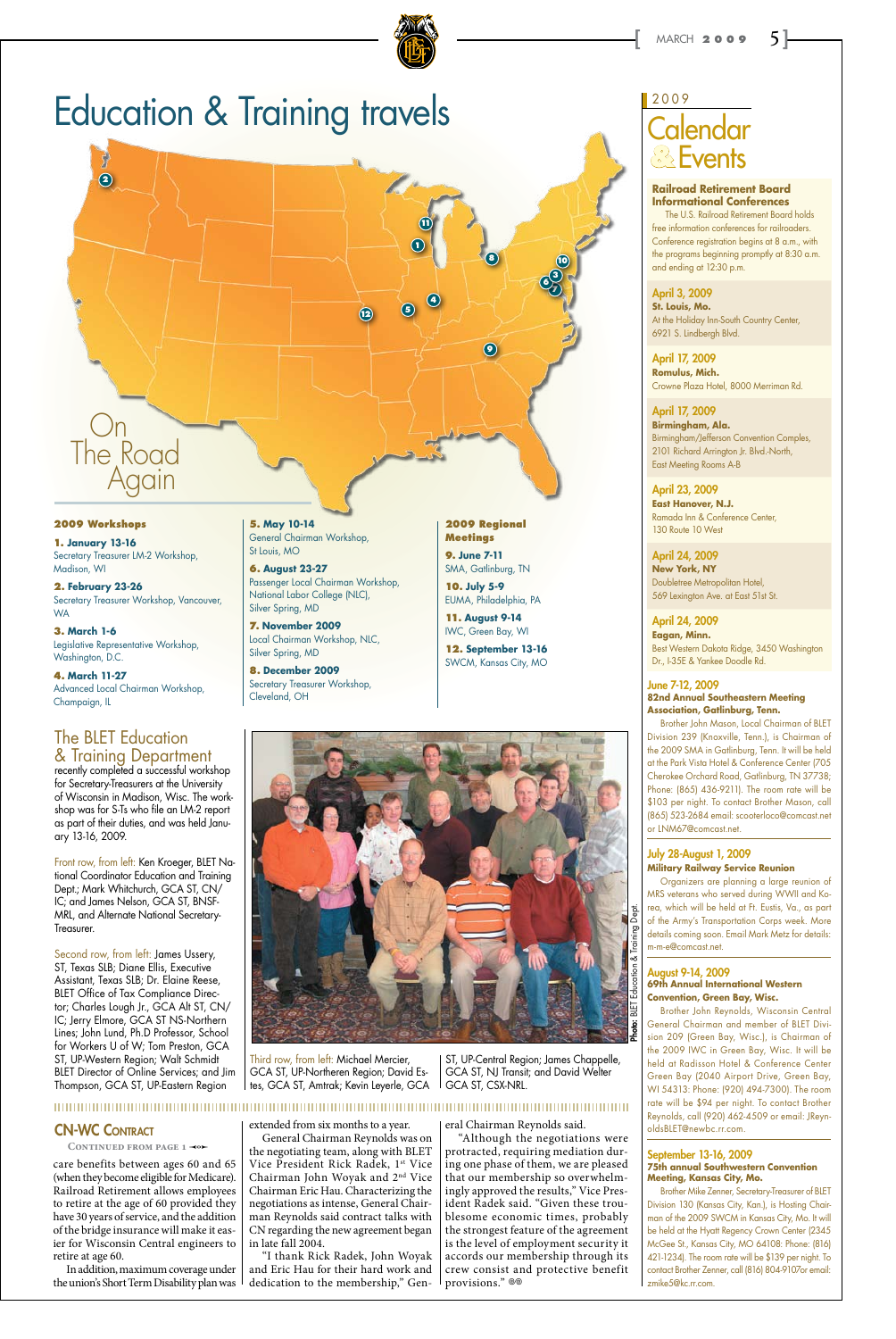**By Becky Schneider PRESIDENT** 

BLET Auxiliary FOREFT FOREED FOR THE COUNTY BEGINSTONED TO THE ORDER THE MANUSCRIPT OF A ministration. Gone are the days of anti-Labor Secretary Elaine Chao, and an administration that showed its lack of compassion for working families b this year with a new administration. Gone are the days of anti-Labor Secretary Elaine Chao, and an compassion for working families by catering to the interests of big business. Certainly, Vice President Joe Biden is a big improvement over his predecessor because he knows how hard Americans must work to survive in these times, much less real-

ize any kind of American dream.

The first ray of hope came as the Equal Pay Act was signed into law in January, and there is hope that the Employee Free Choice Act (EFCA) will be allowed to move forward, giving workers a much easier path to organize. Critics of the bill say that pressure from union organizers will force employees to form a union against their will, when in reality, by changing the process from secret ballots to a card check system, it will make the process more transparent, taking away the employers' ability to pressure employees into voting against forming a union. It will also make it easier to prove that an employee was fired for organizing. The short line railroads should benefit greatly from the law because there have been a number of employees fired for trying to organize, and even though that is currently against the law, it still seems hard to prove.

Times are tough right now even for railroad employees. With hundreds of railroaders either cut back or cut off, it's hard to see things getting better soon.

The Brotherhood is about watching over each other, and as Americans we pride ourselves on our charity to one another. So, until the country can get back on its feet, we should all take some time to reflect and remember that we are all in this together and together we will get through these economic hard times. Yes we can! And yes we will! @

The carriers continue to make record profits in spite of the flagging economy, but perhaps they are saving for a rainy day? More likely is that the bean counters, in order to keep profits up, once again have seen labor as an easy fix for the bottom line.

**Service** regulations require that the BLET National Division inform its members that a certain portion of your National Division dues are not tax deductible as a miscella-

**Internal Revenue** neous itemized deduction on your personal tax returns.

# Goodbye, dear rien

My father-in-law worked for the railroad, and when employed, it was a good job – giving him the ability to raise his five kids. There were some lean times though. As a machinist, he would often have to travel and be away from his family for weeks at a time because he was forced to work wherever there was an open machine shop. For 14 years, he was completely cut off and the family made ends meet by raising chickens and rabbits which they used for food and sold to local markets. He got started in that enterprise by accepting animals from area farmers in partial trade for the cost of repairing irrigation equipment. Because railroad employment was more lucrative than just about any other blue collar job at the time, when they reopened the roundhouse here in El Paso and he was called back to work, he gladly returned,

y dear friend Cooksey<br>
Humphrey, husband<br>
of long-time Auxiliary<br>
member Martha Humphrey, passed away De-<br>
cember 11, 2008, at the age of 85. Cook-<br>
sev joined the Brotherhood in 1948 and Humphrey, husband of long-time Auxiliary member Martha Humphrey, passed away Desey joined the Brotherhood in 1948 and was presented with a 60-year pin and a Brass Bell at the Southwestern Convention Meeting in Shreveport, Louisiana, in 2007. Cooksey and Martha were familiar faces at the regional conventions throughout the years, even after his retirement in 1983. His presence and smile could light up a room and he had a way of always making you feel special. He always had a stubby cigar in his mouth (though I never saw it lit) and loved to

retiring after 30 years.

The world is a very different place now, and when one of our younger members get cut off, they cannot afford to wait for a decade for a call back to service like my father-in-law, and the market for selling rabbit meat and chicken eggs just isn't what it used to be.

During these tough times, those who are still working need to remember our brothers and sisters in the BLET who are not. We hope they will be called back to work soon, but in the interim, we can all do little things to help them and their families get through the tough times. Even if we cannot afford to provide monetary help, making a simple phone call to check on them is usually greatly appreciated.

Cooksey, I will never forget you. You have made quite an impression on Sam and me. I will miss you always and "sugar" will be waiting for you when I see you in Heaven. Goodbye for now, dear friend. <sup>oo</sup>

# New hope for the New Year



## BLET Auxiliary

Five percent of BLET dues not tax deductible

> According to the National Secretary-Treasurer's office, the portion of the National Division dues that is not subject to deduction

as an Itemized Deduction on a Form 1040 tax return is 5 percent for 2008. The 5 percent reflects expenses associated with political lobbying efforts by the union, which is not tax deductible.



**By Anita Caruso**  NATIONAL SECRETARY BLET Auxiliary

pass out cigars to his pals.

Cooksey and Martha hosted a very well attended SWCM in Bossier City, Louisiana, in 1995, 12 years after his retirement. The Mardi Gras themed banquet at that convention is still remembered by many as a fun and festive event. Cooksey started his career in 1941 as a

fireman for the Illinois Central Railroad in Bossier City and was promoted to engineer on December 22, 1943. He served in the Army during World War II as a member of the Railroad Operating Battalion from 1943-1946 and received a Good Conduct Medal and a European Ribbon with two stars.

Cooksey loved sports. He played professional baseball in the Boston Braves system from 1946-1950. He also liked to box.

Cooksey married his lovely wife, Martha, on January 30, 1947. They have four children as well as several grandchildren and great grandchildren. Two of his sons, Buster and Bruce, both worked at the railroad for a time. My husband Sam and I visited their home following the banquet at the 2007 SWCM. He shared stories about his younger days, his hobbies, his family, and his life outside of the railroad. We were also his honored guests on a guid-

ed tour of his hometown. He was so proud of Bossier City and this personal tour was quite a treat for us. He drove us around in his huge Cadillac and pointed out all the points of interest. He was very much a Southern gentleman. Whenever I saw him, he would say "come over here and give me a little sugar," which meant a kiss on the cheek. I had never heard this expression before I met Cooksey and it always made me smile and eager to please!

When I would return from a convention that the Humphreys had attended, I would tell my Mother all about my new friend, Cooksey. There was always some funny story for me to relay to Mom and she would frequently ask me about him. I swear, she

would ask me more about my friends from Louisiana than she asked about her own grandchildren, and that's the honest truth! She was very upset to hear about Cooksey's illness and subsequent death. She had taken such a liking to him just through my colorful stories. Mom felt as if she knew him and thought that they would have really liked each other. Cooksey had that kind of effect on people — so kind, friendly, joking, and charismatic — all rolled into one beautiful person.

## **Locomotive Engineers & Conductors Mutual Protective Association**

4000 Town Center • Suite 1250 • Southfield, MI 48075-1407

(800) 514-0010 • (313) 962-1512

Fax: (877) 633-1910 • E-Mail: lecmpa1910@lecmpa.org • Web: www.lecmpa.org

*Job Protection Headquarters for Transportation Employees Since 1910*



The late Cooksey Humphrey and Anita Caruso at the 2007 SWCM in Shreveport, La.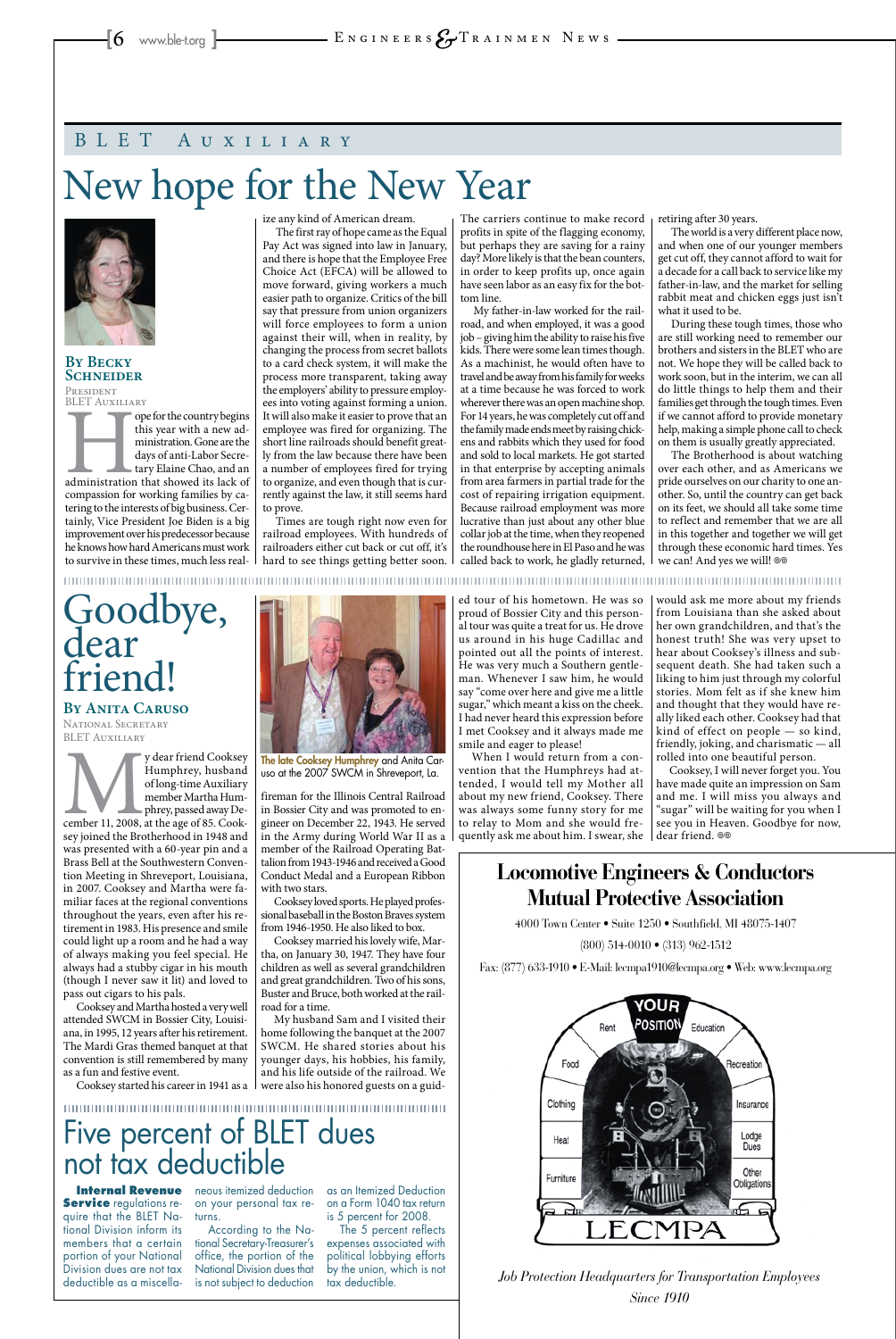Mat better place for the<br>Brotherhood to meet<br>than the city of Brotherly<br>Philadelphia will<br>play host to the BLET's 71st annual East-<br>ern Union Meeting Association (FUMA) Brotherhood to meet than the city of Brotherly Love? Philadelphia will

ern Union Meeting Association (EUMA) from July 5-9, 2009.

Brother Sean Simon, Vice President of BLET Division 226 (Newark, N.J.), is Arrangements Chairman of the 2009 EUMA. The 2009 EUMA will be held at the Hyatt Regency Philadelphia at Penn's Landing (201 S. Columbus Blvd., Philadelphia, PA 19106: Phone: (215) 928-1234. Website: http://pennslanding.hyatt.com).

The convention rate (\$169 per night single or double occupancy, additional for triple or quadruple occupancy) is also available for the three days following EUMA.

Those who get to town early for the July 4 weekend (July 2, 3, 4) will enjoy Philadelphia's "Welcome America" celebration, which includes free concerts and fireworks on the waterfront, imme-

To contact Brother Simon, call (609) 558- 6405 or email: EUMA2009@aol.com. @@

diately adjacent to the hotel. Deadline for these extended stays is March 28.



Robert Indiana's iconic Love sculpture is located in at JFK Plaza across from City Hall. It was installed in 1976, and its location, JFK Plaza, is now better known as Love Park.

Brother Simon reports that the "Old City" section of Philadelphia (including Independence Hall and the Liberty Bell

## Where would you be right now without the Union? **EDITOR**

complex) is within walking distance of the Hyatt, as is the Philadelphia Maritime Museum.

One of the tours planned will include the Camden Adventure Aquarium (which



has one of only two hammerhead sharks in captivity), and the Battleship USS New Jersey museum (the Navy's most decorated warship), which can be accessed via a water taxi that docks right outside the Hyatt.

An abundant array of educational opportunities will also be available with workshops geared specifically to BLET Secretary-Treasurers, Local Chairmen and Legislative Representatives.



# City of Brotherly Love hosts EUMA

A dramatic evening sky view of Philadelphia highlights the contrast of new and old living side by side.

(BLET Editor's Note: Brother R.E. YOUNG, LOCAL CHAIRMAN OF BLET DIvision 256, recently received an anonymous email from a member upset over a number of work-related issues at the BNSF Railway. What follows are the anonymous message as well as Brother Young's response.)

#### **Mr. Young:**

BNSF saw its earnings rise 23 percent in the fourth quarter of 2008, as freight revenue increased 3 percent. BNSF recorded a record profit of \$615 million and saw freight revenue hit \$4.25 billion in the fourth quarter. The company's full year earnings increased 19 percent per share.

How come I have to work away from home to keep a job if profits are so good?

How come my union isn't bringing this to the attention of Congress?

How come I am so close to being laid off from my job and thousands of my co-

workers already are?

How come management is trying to cheat me out of every dime at every turn out here when they don't want to put enough people on the boards to do the job?

These are questions I would like answers to if BNSF is doing so well and is so successful.

I also would like someone, anyone, to explain to me what the hell I pay union dues for.

Signed,

**ANONYMOUS** 

#### **Dear Member:**

I know how you feel when the carrier is raking in the bucks while you are making huge sacrifices to feed your family. I have been there and done that. The difference between when I

(The following letter is from John T. Little, Chairman of the Tennessee State Legislative Board, to John P. Tolman, Vice President and National Legislative Representative. It was sent on Inauguration Day — JANUARY 20, 2009.)

was in your shoes and now is that you have the opportunity to chase your seniority. We couldn't do that when it would have helped me. That said, the expanded seniority is a double-edged sword. It takes you away from the ones you are living for and working to provide for. I know that is a tough row

to how.

I am not about to try to tell you that the corporations have your best interest at heart. We both know that is not true. It's all about the almighty dollar to them. I understand that you are bitter toward the unions as well but I honestly believe that the anger you feel toward the union is misguided. I would ask you to ask yourself where you would be right now without the unions. I would go so far as to say that you would probably not be drawing a check from BNSF at all right now. It is certain that your paycheck would be a mere fraction of the size that it is, and it is also very unlikely that you would have the health care

> CHAIRMAN Tennessee State Legislative Board

## *to the* **TERS**

benefits that you have.

I know for a fact that the unions don't have the power to force the carrier to put you back to work at home. All the unions can do for you is to hold the carrier to

the agreements they have signed with the unions — agreements that would not exist without the unions. I won't try to tell you that there have never been any corrupt union bosses any more than I would say that there have never been any corrupt corporate bosses. I do believe that at this point in history the union bosses are probably as clean as they have ever been. I would also say that you get out of the union what you put into it. If all you do is pay your dues, then you are missing out on a lot of opportunity to effect changes and protect what our predecessors have fought so hard for.

I can tell you that on a personal level, I put a hell of a lot of work into my job as a local chairman and receive little in the form of tangible rewards.

I represent individuals against the monster that is corporate America. I have helped save several men's jobs when the carrier wanted nothing less than to throw them away. I have recouped untold thou-

sands of dollars in claims that the carrier refused to pay for my members. In fact, just yesterday at a claim conference, I walked away with over \$20,000 in pay for my members. I am not telling you this to brag or pat myself on the back. There are many, many more folks like me out there doing the best they can to protect you and the thousands of other working men like you. I am telling you this in hopes that you will recognize who the enemy is. I am telling you this in the hope that when the dust settles you might become a part of the solution instead of just another malcontent who hates his job and anything related to it.

I like my job, both as a locomotive engineer and as a local chairman. What I mean by that is that I like what I do and I am proud of who I am, in spite of the fact that I work for a faceless corporation who couldn't care less who I am or how much of my life I have given to them. I can look myself in the mirror and see someone who I don't hate. I see someone who can hold his head high and know that I live my life by principles that my employer will never know or understand.

Hang in there, Brother. Times are ough all across America, not just at l the BNSF Railway. This too shall pass, and you will have stories for your grand kids about how tough times were back in the day.

Fraternally,

R.E. Young Local Chairman BLET DIVISION 256 Denver, Colo.

#### **Brother John Tolman,**

On behalf of the Tennessee State Legislative Board, we take this eventful time and day to thank you for the outstanding support that you have given to this Board. On the really great days in life we think of great people and the joy, comfort and peace that they bring to us all. On this Inaugural Day of Barack Obama, our 44th President, we think of you and your BLET National Legislative Office staff. It goes without saying that hope should fill all working Americans this day. Your leadership throughout this election season and the days before has been a great benefit to our members.

 As Chairman of the Tennessee State Legislative Board, I appreciate the support and brotherhood that you and your office has offered to me and my members. I am truly thankful for the personal and professional role you have played in leading by example, which embodies the American dream of hope. Your passion has been contagious and endless.

In closing, you have this Board's endless support and we wish you future health, safety and energy to continue to lead us so that we may lead others. The best as always, as I remain,

With deepest respect,

J.T. LITTLE IV

Skyline photo: by B. Krist for GPTMC Love photo: J. Smith for GPTMC; Skyline photo: by B. Krist for GPTMC GPTMC; photo: J. Smith for

#### **Dear Editor:**

I don't know how to address this or who to address it to, but I just needed to send it.

My daughter, Debbie, died August 28, 2004, at 3:01 a.m. of suicide by train.

I am so very sorry for the pain her death likely caused the engineer. I don't know if there is any way you might know to contact him. She died in Knox, Ind., in Starke County.

If you can contact him, please ask him for his forgiveness and let him know I'm so very sorry.

Thank you,

Teresa Kawaguchi